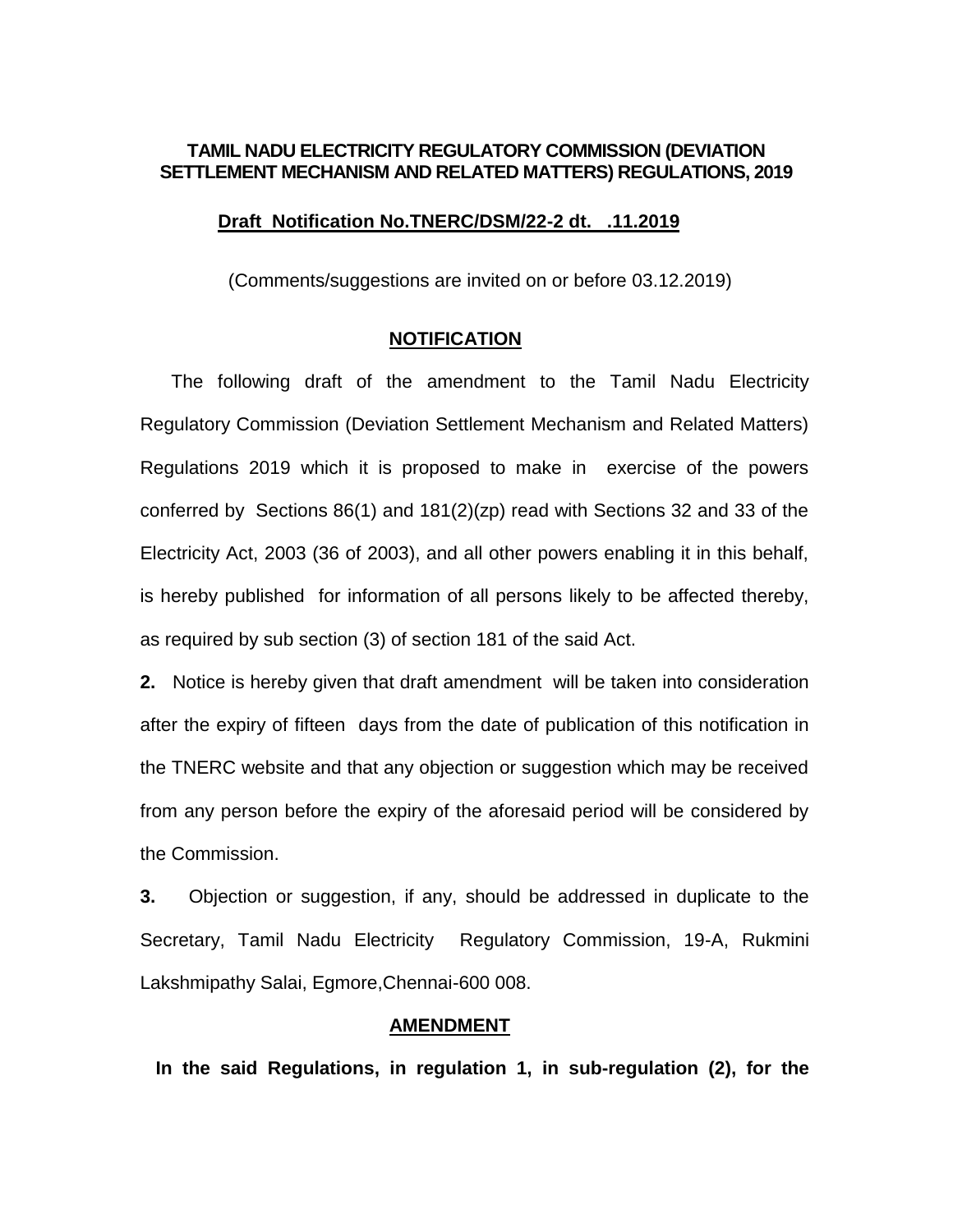# **proviso, the following proviso shall be substituted, namely:-**

 *" Provided that the provisions relating to Commercial Arrangements and the Deviation Charges and Additional Charge for Deviation and penal actions if any, shall come into force on such date as the Commission may notify in this behalf."*

(By order of the Tamil Nadu Electricity Regulatory Commission)

 (S.Chinnarajalu) **Secretary**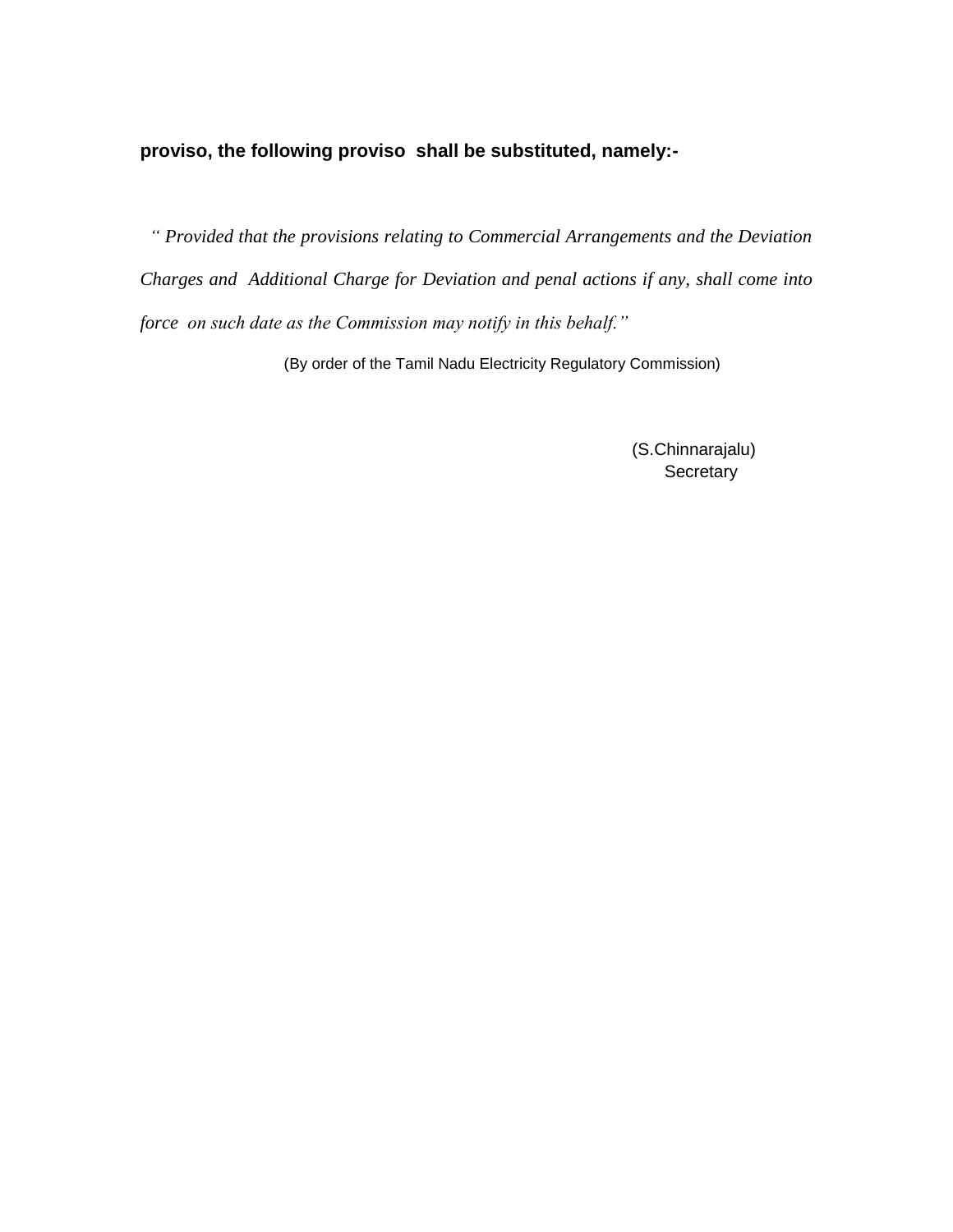#### **EXPLANATORY STATEMENT**

 In accordance to the proviso to sub-regulation (2) of Regulation 1 of Commission's Deviation Settlement Mechanism and Related Matters Regulations, 2019, the provisions relating to Commercial Arrangements and the provisions regarding Deviation Charges and penalty, should have come into force six months after the commencement of the Regulations i.e from 21.9.2019. Representations have been received from stakeholders to revise the implementation date of commercial mechanism such that time is available for trial run after installation of hardware, software and all activities required for implementation of the Deviation Settlement Mechanism. The State Load Despatch Centre, TANTRANSCO has also requested for extension of time to complete Pilot run of software modules and installation of all equipments necessary for implementation of the Deviation Settlement Mechanism.

 The amendment proposed is an enabling provision to notify an effective date for implementation of the commercial mechanism based on completion of all required activities for implementing the Deviation Settlement Regulations.

(By order of the Tamil Nadu Electricity Regulatory Commission)

 (S.Chinnarajalu) **Secretary**